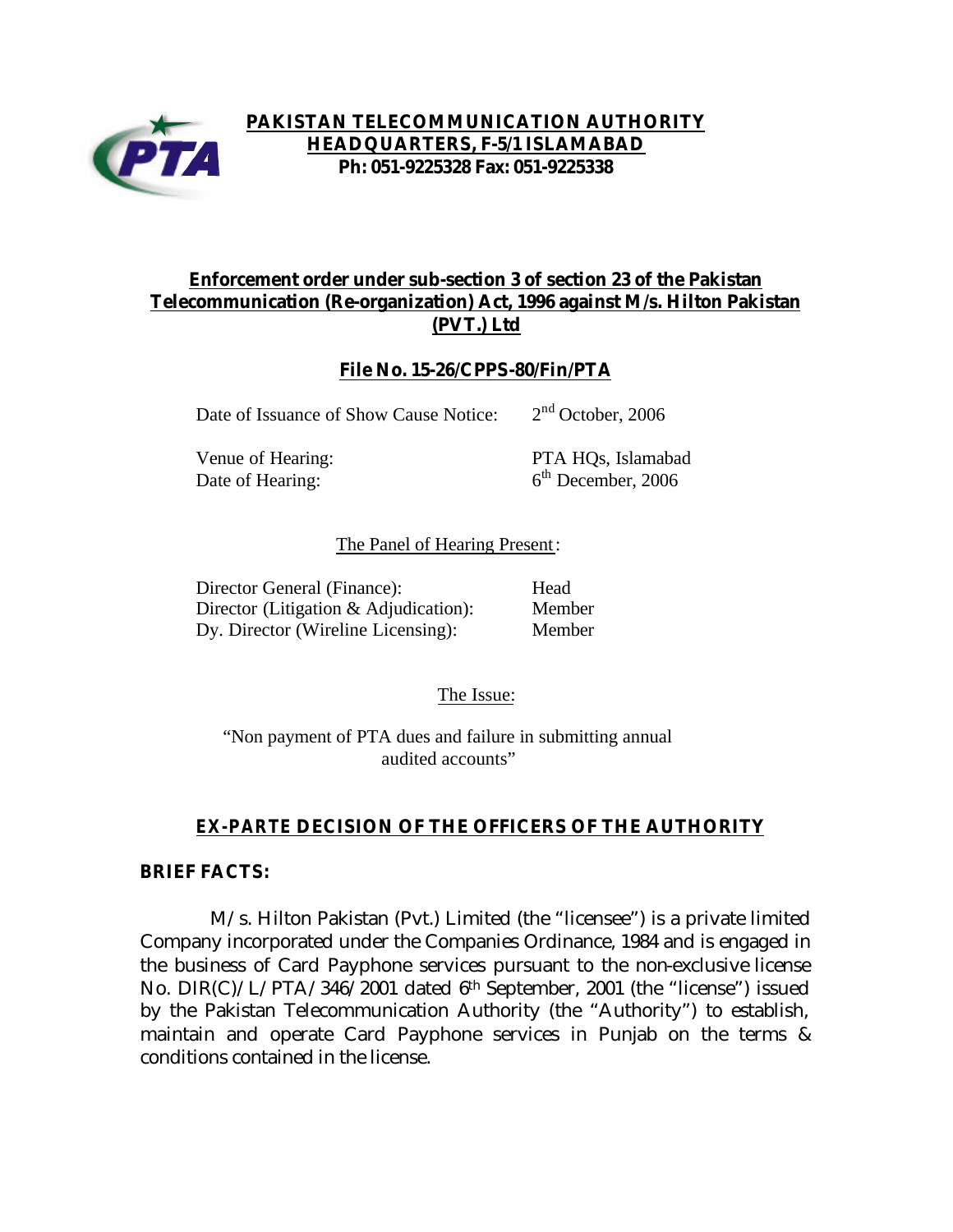2. The licensee has defaulted in payment of PTA dues for the years ended from 30<sup>th</sup> June, 2002 to 30<sup>th</sup> June, 2005 amounting to Rs.811,250/-. In this regard PTA made various requests to the licensee but in vain. Hence, PTA issued Show Cause Notice (the "Notice") dated 2nd October, 2006 under section 23 of the Act whereby required the licensee to comply the same within seven days and also submit written reply to the Notice within thirty (30) days of the issuance of the Notice and explain as to why the license should not be suspended, terminated or any other enforcement order should not be passed under section 23 of the Act against the licensee. But the licensee neither submitted its reply to the Notice nor deposited PTA dues, hence committed sheer violation of the provisions of the license and the Act. Therefore, before passing an enforcement order a Hearing Notice dated 29th November, 2006 was issued and served on the licensee whereby informed the licensee to attend the hearing dated  $\theta$ <sup>h</sup> December, 2006. The show cause and hearing notices were served on the addresses of the company and all of its Directors. Three hearing notice served at the addresses of the company at Karachi and at addresses of its Directors at Lahore were received back undelivered whereas rest two notices have not been received undelivered, hence it is presumed that these notices have been served on to its Directors. Again, even after information of the scheduled hearing the licensee deliberately avoided attending the today's hearing, which shows its irresponsible attitude towards the writ of the Authority.

3. Therefore, the Panel has no option but to decide the matter ex-parte, on the basis of available record.

(a). The licensee was obliged under conditions 3.1 and 3.2 of the license and sub-regulation (2), (3), (4) and (5) of Regulation 7 of Card payphone Regulations, 2004 to pay annual license fee to the Authority within 120 days from the close of financial year which licensee failed to comply.

 (b) The Authority has been making repeated requests to the licensee vide various letters including letters dated 18th September, 2002, 3rd November, 2002, 18th January, 2003, 4th April, 2004, 27th June, 2003, 4th August, 2003,6th September, 2004, 5th October, 2004, 6th December, 2004, 3rd January, 2005, 2nd February, 2005, 5th march, 2005, 11th April, 2005, 16th may, 2005, 15th June, 2005, 23rd August, 2005, 12th September, 2005 and 16th December, 2005 requiring the licensee to make the payments and submit annual audited accounts, but the licensee never responded to these letters nor deposited PTA dues which constitute sheer disregard to the writ of the Authority. PTA also arranged meeting on 16th February, 2006 vide PTA letter dated 2nd February, 2006 and given final reminder vide letter dated 23rd January, 2006 for provision of annual audited accounts and payment of PTA outstanding dues but the licensee did not turn up to attend the meeting. However, the licensee vide its letter dated 14th February, 2006 responded that annual audited accounts for the years 2001-02, 2002-03, 2003-04 and 2004-05 are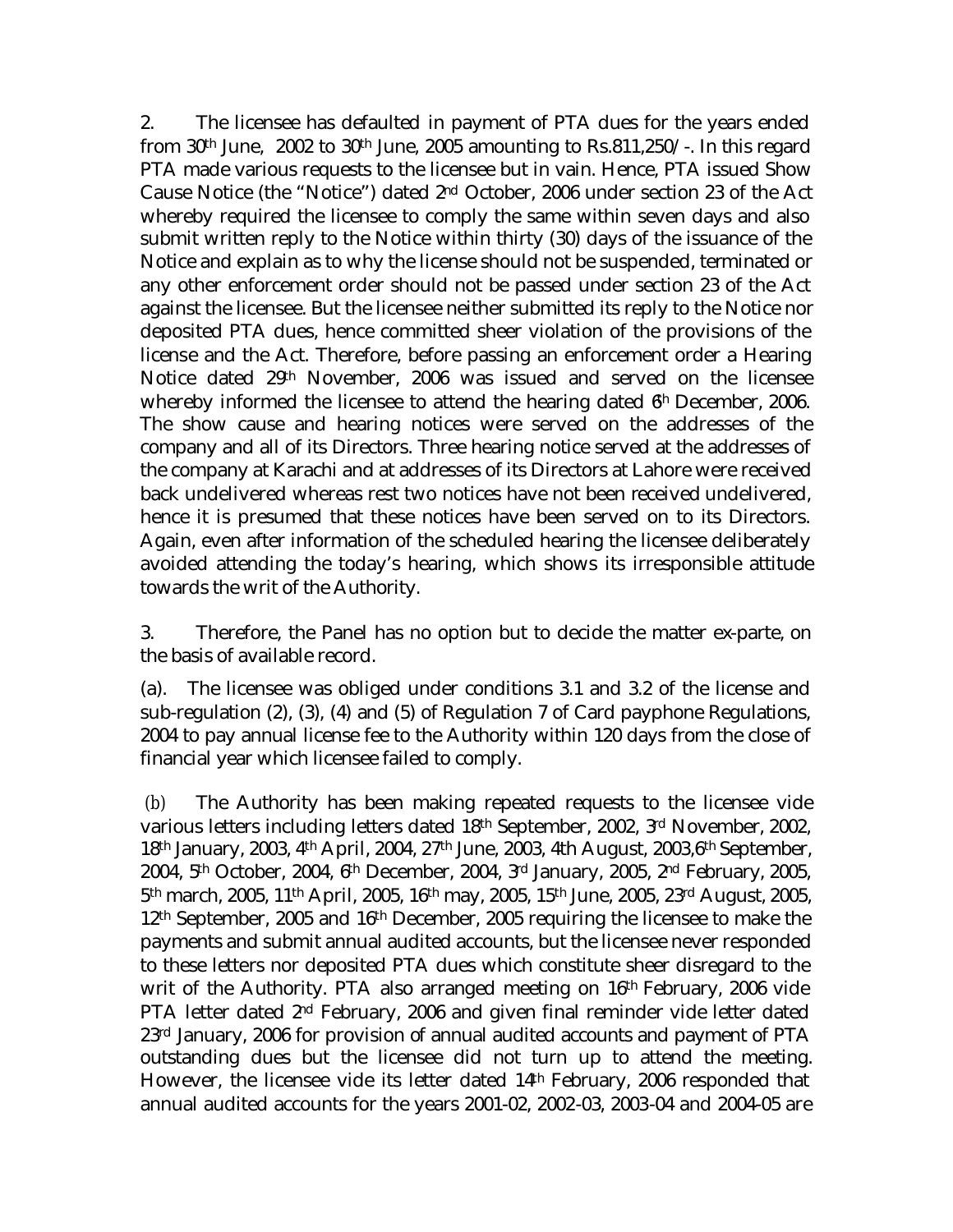in the process with the Chartered Accountant and will be furnished by 28th February, 2006. The licensee submitted its annual audited accounts for the years 2002, 2003, 2004, and 2005 vide its letter dated 22nd February, 2006. The payable dues of the licensee were reconciled/calculated in the light of annual audited accounts provided by the licensee which arrived at Rs. 811,250 and communicated to the licensee for payment vide PTA letter dated 24th Feburary, 2006 within seven days. In response to PTA letter dated 24th February, 2006 the licensee first requested vide its letter dated 25th February, 2005 for permission to pay in installments. Thereafter, the licensee vide its letter dated 8th March, 2006 submitted two cheques No.9118501 for Rs. 50,000/ and cheque No.9118502 for Rs.761,250/- but these two cheques have been dishonored by the bank. PTA has made its reasonable efforts to contact the licensee, but failed to contact.

(c). Zonal Director Lahore has issued an enforcement order dated  $21<sup>st</sup>$  March, 2006 after issuing show cause notice under section 23 of the Act and fulfilling other legal requirement and by granting an opportunity of personal hearing. The licensee failed to comply with the said enforcement order, therefore, Zonal Director Lahore issued final enforcement order vide letter dated 9<sup>th</sup> May, 2006 whereby recommended the case for cancellation of license.

(d). Foregoing factors led the panel to believe that the licensee is not complying with the directions of the Authority or officers of the Authority and closed its offices without informing the Authority. The Show Cause and hearing notices have been served on the address of the licensee and to all of its Directors out of which two have been received but neither the licensee nor any of its Directors attended the hearing establishing an irresponsible attitude of the licensee towards the writ of the Authority.

# **4. ORDER**

4.1. Keeping in view the above mentioned facts coupled with the available record, the Panel hereby decides to proceed *ex-parte* against the licensee by passing the following enforcement order without prejudice to any civil or criminal action against the licensee for its bounced cheques:

- (a) License of M/s. Hilton Pakistan (Pvt) Ltd is hereby SUSPENDED and PTCL is directed to terminate forthwith all telecom facilities extended to the licensee till further orders.
- (b). M/s. Hilton Pakistan (Pvt) Ltd is directed to deposit all payable dues including Rs. 811,250/- within three months, at which its license will be restored.